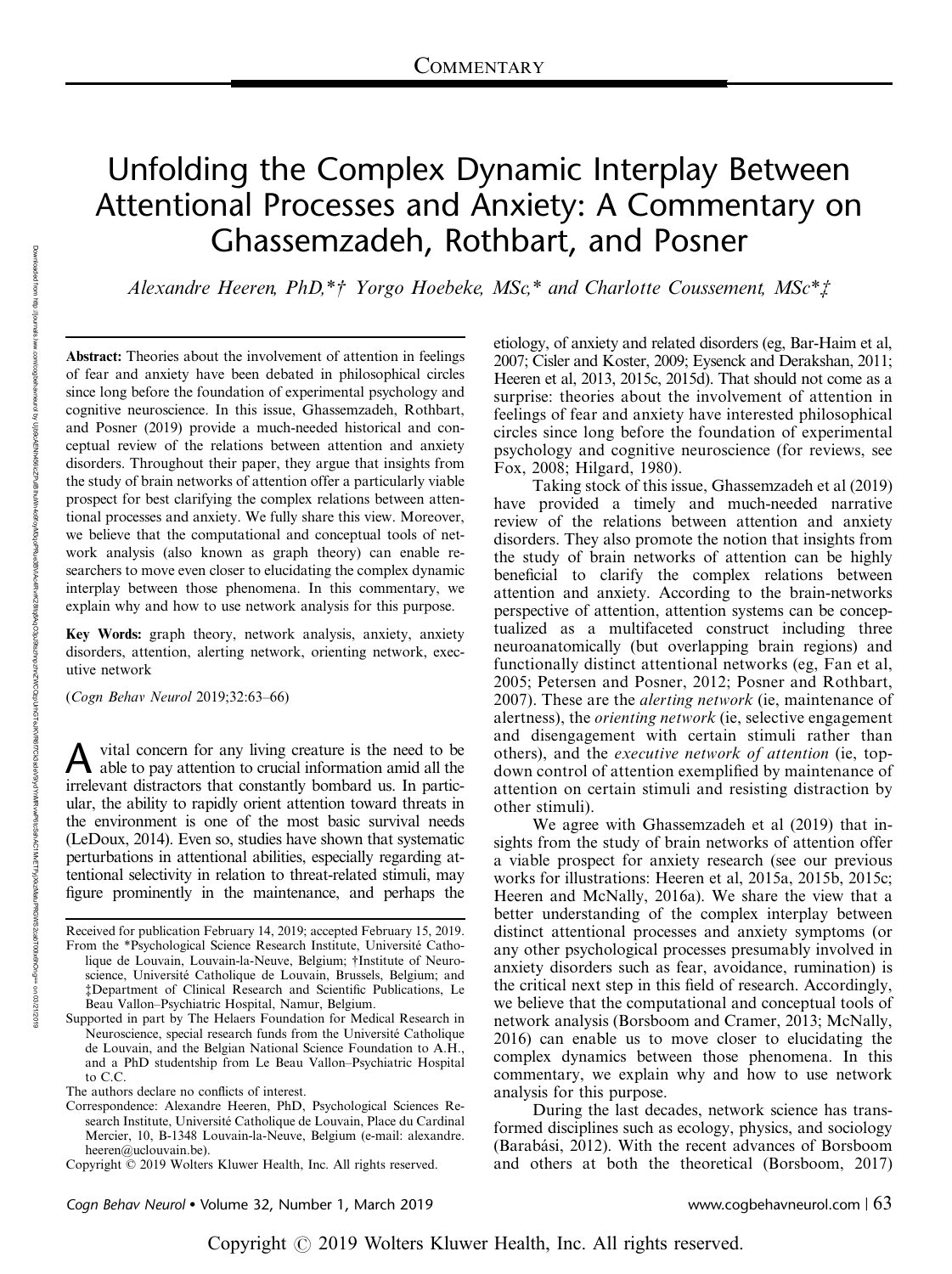and computational levels (Costantini et al, 2015; Epskamp et al, 2012), we are entering a period when this "network takeover" (Barabási, 2012) is opening new vistas for understanding psychological constructs (Borsboom, 2017; Heeren and McNally, 2016b; Jones et al, 2017; McNally, 2016).

According to this approach, psychological constructs are conceptualized as emergent phenomena that arise from causal interactions among their constitutive elements (Borsboom, 2017; McNally, 2016). For instance, the symptoms of a given anxiety disorder do not cohere because they are caused by a common underlying cause (whether construed categorically or dimensionally), but rather because of causal interactions among the symptoms themselves (Borsboom, 2017; Borsboom and Cramer, 2013; McNally, 2016). In other words, the relation of the constitutive elements of the disorder to the disorder per se is not one of cause and effect; it is mereological—that is, part(s) to whole (Borsboom, 2008).

At the empirical level, estimations of network models of psychopathology were initiated in clinical psychology by Borsboom and his colleagues (eg, Borsboom et al, 2011; Cramer et al, 2010) and have been increasingly applied to psychopathology (for reviews, see Fried et al, 2017; McNally, 2016). Cutting-edge computational methods enable one to visualize disorders as complex network systems comprising symptoms (node) and the associations (edges) connecting them. So far, most network models have elucidated associations between psychiatric symptoms (eg, Fried et al, 2015; Heeren and McNally, 2018; McNally et al, 2017; Robinaugh et al, 2014; Rodebaugh et al, 2018).

Network analysis, however, has not been confined to clinical psychology. Researchers have started to apply network analysis to study personality, neurocognitive mechanisms, and behavioral processes (eg, Bernstein et al, 2017, 2019; Cramer et al, 2012; Heeren et al, 2018a; Heeren and McNally, 2016a; Hoorelbeke et al, 2016; Jones et al, 2017; Jonker et al, 2019; Kraft et al, 2019; Pe et al, 2015).

Network analysis also has clinical promise. Its use enables identification of the most influential or central elements of a network system, based on the amount (and direction) of influence that flows from one node to other ones in the network (Borgatti, 2005; Opsahl et al, 2010). Highly influential nodes are hypothesized to drive the instigation, maintenance, and slowing of the network system (Hofmann and Curtiss, 2018; Robinaugh et al, 2016). Hence, turning off highly central nodes may foster a cascade of downstream benefits, deactivating other nodes (via both direct and indirect connections) and reducing the overall network connectivity (McNally, 2016; Valente 2012; but see Rodebaugh et al, 2018).

Given how Ghassemzadeh et al (2019) postulate a highly determining role of the three attentional networks in the onset and maintenance of anxiety disorders, we suggest that viewing those attentional processes and anxiety symptoms as interacting nodes embedded within a network system can provide a radically new lens on the way those processes interact. Justifications for that suggestion are provided in the following paragraphs.

First, despite evidence already supporting strong correlations between the impairments in the attentional networks and anxiety symptoms (eg, Heeren et al, 2015b; Moriya and Tanno, 2009; Pacheco-Unguetti et al, 2011), quantifying the importance of each node in the network system (Boccaletti et al, 2006; Opsahl et al, 2010) could help to identify particularly potent attentional processes that may foster broader vulnerability for anxiety disorders. For instance, studying social anxiety disorders, Heeren and McNally (2016a) illustrated the way that network analysis can precisely test how attention processes and anxiety unfold. In their study, they estimated the functional relations between the three distinct attentional networks, attentional bias for threat, and fear and avoidance of social situations in a sample of patients with social anxiety disorder. Using centrality analysis, the authors found that the orienting network of attention was the most influential node in determining the predictive dynamics of the entire network structure, especially via the impact of this node on nodes denoting fear and avoidance, but not vice versa. However, because this study only included people with social anxiety disorder, uncertainty still abounds regarding how attentional network and anxiety symptoms unfold in people with other anxiety disorders.

Second, a computational network perspective could help researchers to empirically test whether the distinct features of a system cohere as a large unitary network of interacting elements or constitute distinct communities (or subnetworks) of nodes serving different functions. Indeed, a critical property of complex network systems is community structure. A community is a group of nodes that are highly interconnected, but only sparsely connected to other groups of nodes (Fortunato, 2010). Most real-world networks, such as those involving routers or brain regions, contain communities (eg, Sporns and Betzel, 2016). Detecting communities has practical implications. For instance, it can be more relevant to identify central nodes within communities in order to understand network function than to identify central nodes within an entire network (eg, Beveridge and Shan, 2016; Fan et al, 2012).

Hence, one may wonder whether attentional processes and anxiety symptoms cohere as a single large network system or constitute distinct communities of nodes (ie, subnetworks). Similarly, one may wonder whether the network of people with and without anxiety disorders has the same community structure. And if so, are specific nodes denoting attentional processes particularly influential in triggering anxiety symptoms because they function as "bridges"—that is, processes that are connected or are shared by communities (eg, Bernstein et al, 2019; Heeren et al, 2018b), a pivotal phase in the identification of targets ripe for prevention and intervention? Moreover, from a network perspective, re-activation of those bridges after treatment may be more likely to propagate activation through both nodes, denoting attentional processes and anxiety symptoms. Thus, a network perspective may help to test whether attentional processes do act as harbingers of

64 | www.cogbehavneurol.com Copyright © 2019 Wolters Kluwer Health, Inc. All rights reserved.

Copyright  $\odot$  2019 Wolters Kluwer Health, Inc. All rights reserved.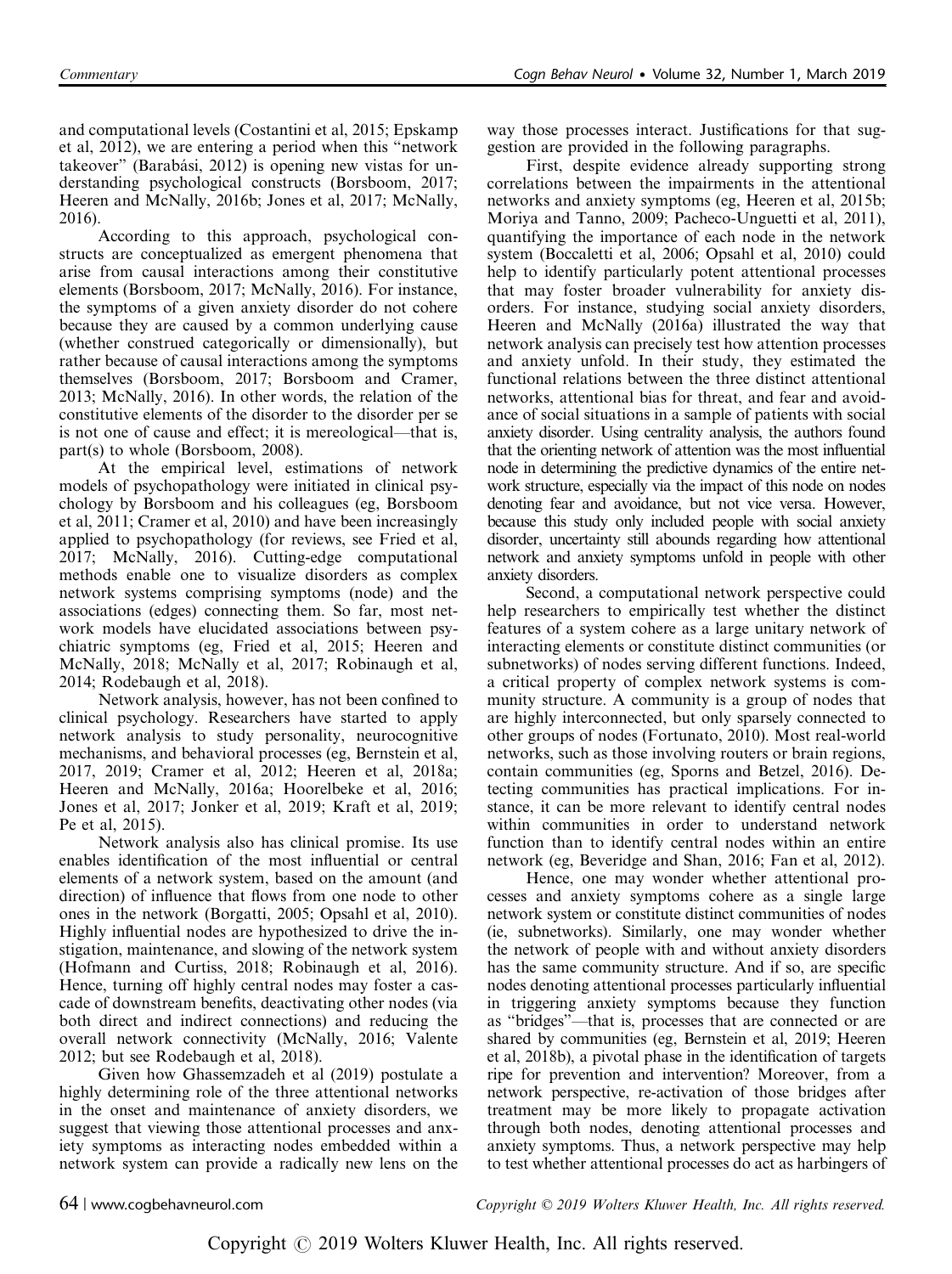relapse, constituting prodromal signals deserving careful audit during follow-up sessions (for a discussion, see Cramer et al, 2010).

Third, the network approach to mental disorders (eg, Borsboom, 2017) implies that the overall network connectivity should be higher in people with anxiety disorders than those without anxiety disorders—a prediction confirmed in several symptom-based network studies (eg, Heeren and McNally, 2018; van Borkulo et al, 2015). Indeed, networks with strong between-symptom connections should be more pathogenic than similar networks with weaker connections because, in the former, the activation of any node can easily trigger other nodes and spread to the entire network, activating and self-reinforcing the whole network system (Barrat et al, 2004; Valente, 2012). In this way, one may predict that the overall network connectivity of nodes denoting distinct attentional processes differs between people with anxiety disorders and those without anxiety disorders. Because prior studies indicated that global network connectivity can predict the prognosis of mental disorders (eg, Schweren et al, 2017; van Borkulo et al, 2015), such knowledge may set the scene for radically novel indicators of anxiety prognosis based, for instance, on the overall strength of the associations between the three attentional processes.

Finally, a computational network perspective could also help researchers to empirically explore the temporal dynamics of the interactions between attentional processes and anxiety symptoms. Notably, the trajectory of such a complex dynamic network may differ between anxious and nonanxious individuals. To best capture the dynamic interplay among those distinct features (ie, how they may trigger each other over time), one would need to apply computational methods that characterize the within- and between-person temporal dynamics of intensive intraindividual time series data denoting these systems and their related features (eg, Aalbers et al, 2018; Epskamp et al, 2018). Moreover, techniques from the study of sudden transitions in ecosystems (eg, Hirota et al, 2011) may also help identify when a network system is on the brink of tipping into a disordered state (eg, disorder, relapse) or returning to an ordered one (ie, mentally healthy one).

In conclusion, we propose that network analysis can enable researchers to move closer to elucidating the complex dynamics between attentional processes and anxiety symptoms. This radically new lens could ultimately have clinical implications, such as identifying specific targets (eg, attentional processes triggering anxiety symptoms over time) for meaningful intervention via idiographic network analysis (Epskamp et al, 2018; Fisher et al, 2017). Because attentional alterations have been reported across distinct mental and neurologic disorders (eg, Araneda et al, 2015; Coussement et al, 2019; Heeren et al, 2014; Lannoy et al, 2017, 2019; Maurage et al, 2014, 2017; Togo et al, 2013), future research could also examine the complex dynamic interplay between attentional processes and symptomology across different clinical populations.

## REFERENCES

- Aalbers G, McNally RJ, Heeren A, et al. 2018. Social media and depression symptoms: a network perspective. J Exp Psychol Gen. [Epub ahead of print]. doi:10.1037/xge0000528
- Araneda R, De Volder AG, Deggouj N, et al. 2015. Altered top-down cognitive control and auditory processing in tinnitus: evidence from auditory and visual spatial Stroop. Restor Neurol Neurosci. 33:67–80. doi:10.3233/RNN-140433
- Barabási AL. 2012. The network takeover. Nat Phys. 8:14–16. doi:10.1038/ nphys2188
- Bar-Haim Y, Lamy D, Pergamin L, et al. 2007. Threat-related attentional bias in anxious and nonanxious individuals: a metaanalytic study. Psychol Bull. 133:1–24. doi:10.1037/0033-2909.133.1.1
- Barrat A, Barthélemy M, Pastor-Satorras R, et al. 2004. The architecture of complex weighted networks. Proc Natl Acad Sci USA. 101:3747–3752. doi:10.1073/pnas.0400087101
- Bernstein EE, Heeren A, McNally RJ. 2017. Unpacking rumination and executive control: a network perspective. Clin Psychol Sci. 5:816-826. doi:10.1177/2167702617702717
- Bernstein EE, Heeren A, McNally RJ. 2019. Reexamining trait rumination as a system of repetitive negative thoughts: a network analysis. J Behav Ther Exp Psychiatry. 63:21–27. doi:10.1016/j.jbtep.2018.12.005
- Beveridge A, Shan J. 2016. Network of thrones. Math Horizons. 23:14–15. doi:10.4169/mathhorizons.23.4.18
- Boccaletti S, Latora V, Moreno Y, et al. 2006. Complex networks: structure and dynamics. Phys Rep. 424:175–308.
- Borgatti SP. 2005. Centrality and network flow. Soc Networks. 27:55–71.
- Borsboom D. 2008. Psychometric perspectives on diagnostic systems. J Clin Psychol. 64:1089–1108. doi:10.1002/jclp.20503
- Borsboom D. 2017. A network theory of mental disorders. World Psychiatry. 16:5–13. doi:10.1002/wps.20375
- Borsboom D, Cramer AOJ. 2013. Network analysis: an integrative approach to the structure of psychopathology. Annu Rev Clin Psychol. 9:91–121.
- Borsboom D, Cramer AO, Schmittmann VD, et al. 2011. The small world of psychopathology. PLoS One. 6:e27407. doi:10.1371/journal. pone.0027407
- Cisler JM, Koster EH. 2009. Mechanisms of attentional biases towards threat in anxiety disorders: an integrative review. Clin Psychol Rev. 30:203–216. doi:10.1016/j.cpr.2009.11.003
- Costantini G, Epkamp S, Borsboom D, et al. 2015. State of the aRT personality research: a tutorial on network analysis of personality data in R. J Res Pers. 54:13–29. doi:10.1016/j.jrp.2014.07.003
- Coussement C, Maurage P, Billieux J, et al. 2019. Does change in attention control mediate the impact of tDCS on attentional bias for threat? Limited evidence from a double-blind sham-controlled experiment in an unselected sample. Psychol Belg. 59:16–32. doi:10.5334/pb.449
- Cramer AOJ, van der Sluis S, Noordhof A, et al. 2012. Dimensions of normal personality as networks in search of equilibrium: you can't like parties if you don't like people. Eur J Pers. 26:414-431. doi:10.1002/per.1866
- Cramer AOJ, Waldorp LJ, van der Maas HLJ, et al. 2010. Comorbidity: a network perspective. Behav Brain Sci. 33:137–150. doi:10.1017/ S0140525X09991567
- Epskamp S, Cramer AOJ, Waldorp LJ, et al. 2012. qgraph: network visualizations of relationships in psychometric data. J Stat Softw. 48:1–18.
- Epskamp S, van Borkulo CD, van der Veen DC, et al. 2018. Personalized network modeling in psychopathology: the importance of contemporaneous and temporal connections. Clin Psychol Sci. 6:416–427.
- Eysenck M, Derakshan N. 2011. New perspectives in attentional control theory. Pers Individ Differ. 50:955–960.
- Fan J, McCandliss BD, Fossella J, et al. 2005. The activation of attentional networks. NeuroImage. 26:471–479.
- Fan M, Wong K-C, Ryu T, et al. 2012. SECOM: a novel hash seed and community detection based-approach for genome-scale protein domain identification. PLoS ONE. 7:e39475.
- Fisher AJ, Reeves JW, Lawyer G, et al. 2017. Exploring the idiographic dynamics of mood and anxiety via network analysis. J Abnorm Psychol. 126:1044–1056. doi:10.1037/abn0000311

Copyright © 2019 Wolters Kluwer Health, Inc. All rights reserved. www.cogbehavneurol.com | 65

Copyright © 2019 Wolters Kluwer Health, Inc. All rights reserved.